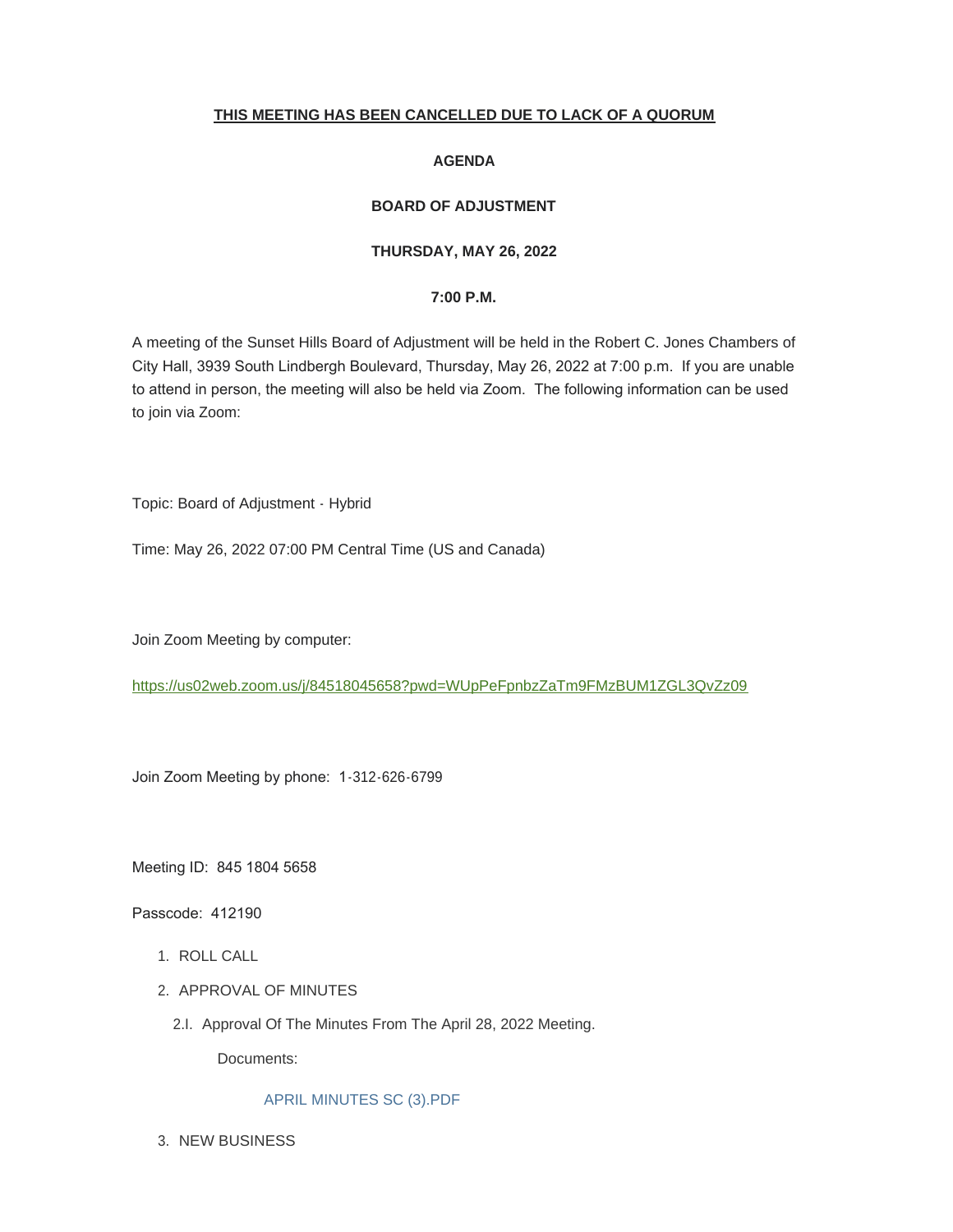A-14-22 Petition For A Variance, Submitted By Lida Properties, To Vary The Number Of 3.I. Parking Spaces From The Required Thirty-Four (34) Spaces To Twenty-Six (26) Spaces For An Existing Development At 11777 Gravois Road (Appendix B, Section 6.5-1).

Documents:

[1\) A-14-22 APPLICATION.PDF](https://www.sunset-hills.com/AgendaCenter/ViewFile/Item/4369?fileID=29797) [2\) A-14-22 STAFF REPORT.PDF](https://www.sunset-hills.com/AgendaCenter/ViewFile/Item/4369?fileID=29798) [3\) A-14-22 PETITIONER INFORMATION.PDF](https://www.sunset-hills.com/AgendaCenter/ViewFile/Item/4369?fileID=29799) [4\) A-14-22 PUBLIC HEARING.PDF](https://www.sunset-hills.com/AgendaCenter/ViewFile/Item/4369?fileID=29800)

3.II. A-15-22 Petition For A Variance, Submitted By Fastsigns St Peters For Urban Air, To Vary The Maximum Size Of A Wall Sign From One Hundred (100) Square Feet To One Hundred Fifty Eight (158) Square Feet For A Wall Sign And To Vary The Total Square Footage From Two Hundred (200) Square Feet To Two Hundred Fifty Eight (258) Square Feet At 10990 Sunset Hills Plaza (Appendix D, Section 5a2g).

Documents:

[1\) A-15-22 APPLICATION.PDF](https://www.sunset-hills.com/AgendaCenter/ViewFile/Item/4370?fileID=29801) [2\) A-15-22 STAFF REPORT.PDF](https://www.sunset-hills.com/AgendaCenter/ViewFile/Item/4370?fileID=29802) [3\) A-15-22 PETITIONER INFORMATION.PDF](https://www.sunset-hills.com/AgendaCenter/ViewFile/Item/4370?fileID=29803) [4\) A-15-22 PUBLIC HEARING.PDF](https://www.sunset-hills.com/AgendaCenter/ViewFile/Item/4370?fileID=29804)

3.III. A-16-22 Appeal, Submitted By Eric Albers For Bass Pro Shops, To Appeal The Determination That A Proposed Large Development Sign Is A Pole/Pylon Sign For The Development At 3600 South Lindbergh Boulevard (Appendix D, Section 7f). THIS SIGN HAS BEEN MODIFIED TO MEET THE GROUND SIGN REQUIREMENTS. THIS APPEAL IS NO LONGER NECESSARY AND HAS BEEN REMOVED FROM THE AGENDA.

Documents:

[1\) A-16-22 APPLICATION.PDF](https://www.sunset-hills.com/AgendaCenter/ViewFile/Item/4371?fileID=29805) [2\) A-16-22 PETITIONER INFORMATION.PDF](https://www.sunset-hills.com/AgendaCenter/ViewFile/Item/4371?fileID=29806) [3\) A-16-22 THRU A-24-22 PUBLIC HEARINGS.PDF](https://www.sunset-hills.com/AgendaCenter/ViewFile/Item/4371?fileID=29807)

3.IV. A-17-22 Petition For A Variance, Submitted By Eric Albers For Bass Pro Shops, To Vary The Maximum Height Of A Large Development Sign From Thirty Feet (30') To Forty Eight (48') For The Development At 3600 South Lindbergh Boulevard (Appendix D, Section 5a1).

Documents:

[1\) A-17-22 APPLICATION.PDF](https://www.sunset-hills.com/AgendaCenter/ViewFile/Item/4372?fileID=29808) [2\) A-17-22 STAFF REPORT.PDF](https://www.sunset-hills.com/AgendaCenter/ViewFile/Item/4372?fileID=29809) [3\) A-17-22 THRU A-19-22 PETITIONER INFORMATION.PDF](https://www.sunset-hills.com/AgendaCenter/ViewFile/Item/4372?fileID=29810) [4\) A-16-22 THRU A-24-22 PUBLIC HEARINGS.PDF](https://www.sunset-hills.com/AgendaCenter/ViewFile/Item/4372?fileID=29811)

3.V. A-18-22 Petition For A Variance, Submitted By Eric Albers For Bass Pro Shops, To Vary The Maximum Size Of A Large Development Sign From 200 Square Feet To 264 Square Feet For The Development At 3600 South Lindbergh Boulevard (Appendix D, Section 5a1).

Documents:

[1\) A-18-22 APPLICATION.PDF](https://www.sunset-hills.com/AgendaCenter/ViewFile/Item/4373?fileID=29812) [2\) A-18-22 STAFF REPORT.PDF](https://www.sunset-hills.com/AgendaCenter/ViewFile/Item/4373?fileID=29813)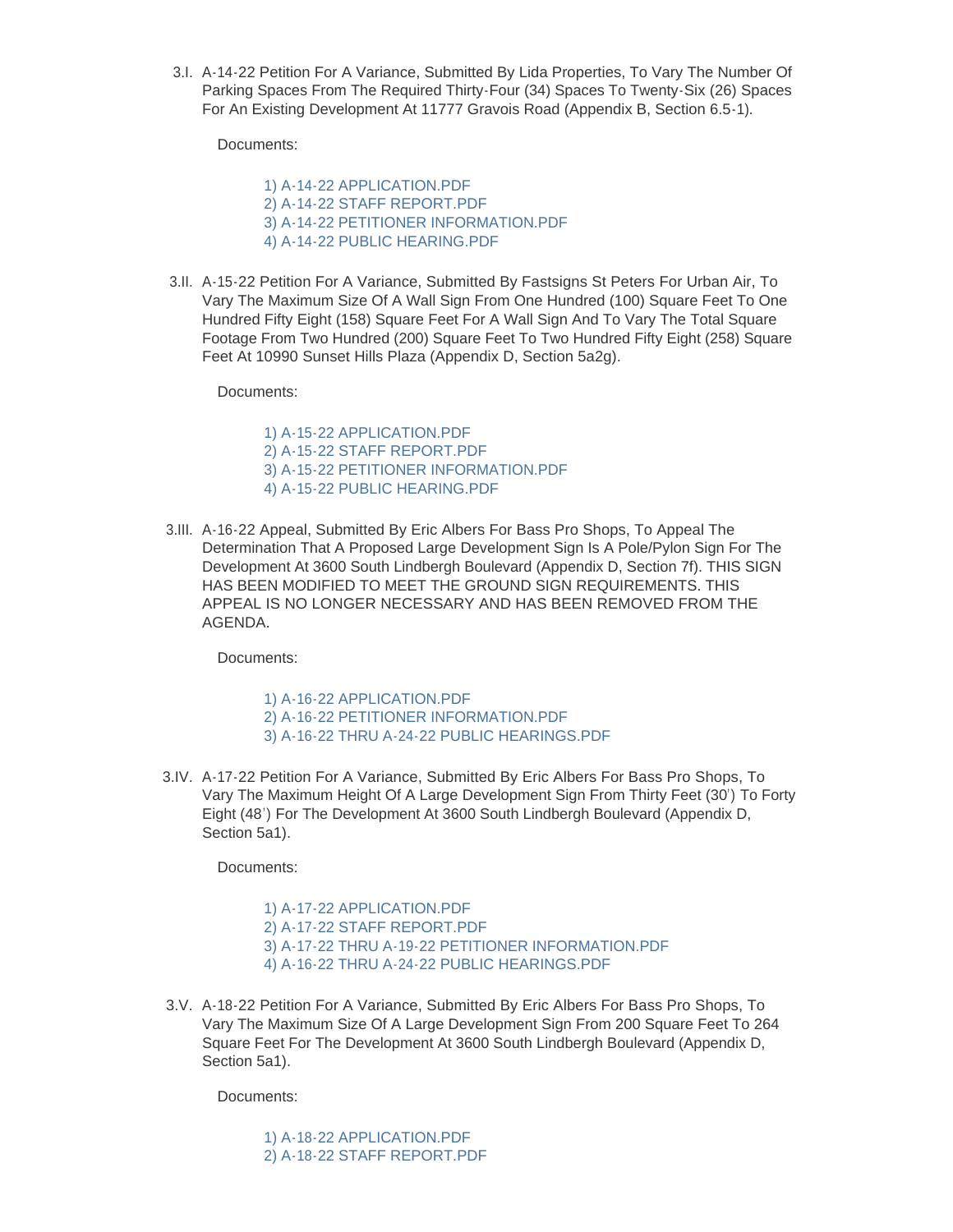### [3\) A-17-22 THRU A-19-22 PETITIONER INFORMATION.PDF](https://www.sunset-hills.com/AgendaCenter/ViewFile/Item/4373?fileID=29814) [4\) A-16-22 THRU A-24-22 PUBLIC HEARINGS.PDF](https://www.sunset-hills.com/AgendaCenter/ViewFile/Item/4373?fileID=29815)

3.VI. A-19-22 Petition For A Variance, Submitted By Eric Albers For Bass Pro Shops, To Vary The Side Setback For A Large Development Sign From The Required Five Feet (5') To Two Feet (2') For The Development At 3600 South Lindbergh Boulevard (Appendix D, Section 8f).

Documents:

[1\) A-19-22 APPLICATION.PDF](https://www.sunset-hills.com/AgendaCenter/ViewFile/Item/4374?fileID=29816) [2\) A-19-22 STAFF REPORT.PDF](https://www.sunset-hills.com/AgendaCenter/ViewFile/Item/4374?fileID=29817) [3\) A-19-22 PETITIONER INFORMATION.PDF](https://www.sunset-hills.com/AgendaCenter/ViewFile/Item/4374?fileID=29818) [4\) A-17-22 THRU A-19-22 PETITIONER INFORMATION.PDF](https://www.sunset-hills.com/AgendaCenter/ViewFile/Item/4374?fileID=29819) [5\) A-16-22 THRU A-24-22 PUBLIC HEARINGS.PDF](https://www.sunset-hills.com/AgendaCenter/ViewFile/Item/4374?fileID=29820)

3.VII. A-20-22 Petition For A Variance, Submitted By Amanda O'Hara For Bass Pro Shops, To Vary The Number Of Wall Signs Allowed From One (1) Per Street Facing Elevation To Four (4) For The West Elevation At 3600 South Lindbergh Boulevard (Appendix D, Section 5a2a).

Documents:

[1\) A-20-22 APPLICATION.PDF](https://www.sunset-hills.com/AgendaCenter/ViewFile/Item/4375?fileID=29821) [2\) A-20-22 STAFF REPORT.PDF](https://www.sunset-hills.com/AgendaCenter/ViewFile/Item/4375?fileID=29822) [3\) A-20-22 THRU A-24-22 PETITIONER INFORMATION.PDF](https://www.sunset-hills.com/AgendaCenter/ViewFile/Item/4375?fileID=29823) [4\) A-16-22 THRU A-24-22 PUBLIC HEARINGS.PDF](https://www.sunset-hills.com/AgendaCenter/ViewFile/Item/4375?fileID=29824)

3.VIII. A-21-22 Petition For A Variance, Submitted By Amanda O'Hara For Bass Pro Shops, To Vary The Maximum Square Footage Of A Wall Sign From 100 Square Feet To 506.50 Square Feet For The Bass Pro Shops Wall Signage On The West Elevation At 3600 South Lindbergh Boulevard (Appendix D, Section 5a2g).

Documents:

[1\) A-21-22 APPLICATION.PDF](https://www.sunset-hills.com/AgendaCenter/ViewFile/Item/4376?fileID=29825) [2\) A-21-22 STAFF REPORT.PDF](https://www.sunset-hills.com/AgendaCenter/ViewFile/Item/4376?fileID=29826) [3\) A-20-22 THRU A-24-22 PETITIONER LETTER.PDF](https://www.sunset-hills.com/AgendaCenter/ViewFile/Item/4376?fileID=29827) [4\) A-20-22 THRU A-24-22 PETITIONER INFORMATION.PDF](https://www.sunset-hills.com/AgendaCenter/ViewFile/Item/4376?fileID=29828) [5\) A-16-22 THRU A-24-22 PUBLIC HEARINGS.PDF](https://www.sunset-hills.com/AgendaCenter/ViewFile/Item/4376?fileID=29829)

3.IX. A-22-22 Petition For A Variance, Submitted By Amanda O'Hara For Bass Pro Shops, To Vary The Maximum Square Footage Of A Wall Sign From 100 Square Feet To 133.06 Square Feet For The Tracker: Boats & ATVs Wall Signage On The West Elevation At 3600 South Lindbergh Boulevard (Appendix D, Section 5a2g).

Documents:

[1\) A-22-22 APPLICATION.PDF](https://www.sunset-hills.com/AgendaCenter/ViewFile/Item/4377?fileID=29830) [2\) A-22-22 STAFF REPORT.PDF](https://www.sunset-hills.com/AgendaCenter/ViewFile/Item/4377?fileID=29831) [3\) A-20-22 THRU A-24-22 PETITIONER INFORMATION.PDF](https://www.sunset-hills.com/AgendaCenter/ViewFile/Item/4377?fileID=29832) [4\) A-16-22 THRU A-24-22 PUBLIC HEARINGS.PDF](https://www.sunset-hills.com/AgendaCenter/ViewFile/Item/4377?fileID=29833)

3.X. A-23-22 Petition For A Variance, Submitted By Amanda O'Hara For Bass Pro Shops, To Vary The Maximum Square Footage Of A Wall Sign From 100 Square Feet To 381 Square Feet For The Bass Pro Shops Wall Signage On The North Elevation At 3600 South Lindbergh Boulevard (Appendix D, Section 5a2g).